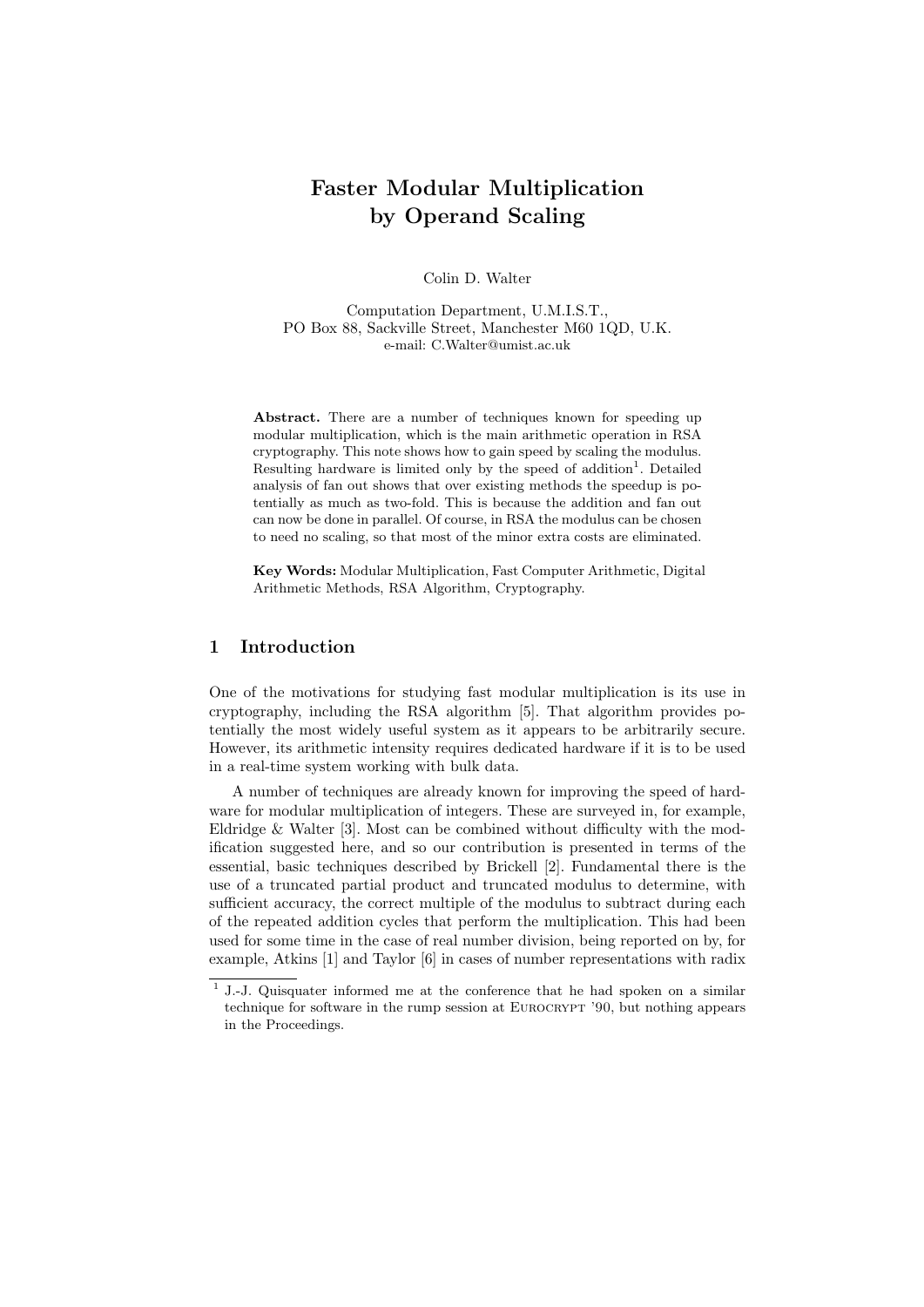greater than 2. In a recent paper [4], Ercegovac and Lang show how improve this technique for division by scaling both numerator and divisor by the same amount in order to obtain known, fixed, most significant digits for the divisor. With these digits known, the hardware logic for deciding the multiple of the divisor to subtract is much simpler. So the clock may be run faster and the quotient obtained more quickly. A similar procedure works for modular multiplication by scaling the modulus, and we present the details for this here.

As in the case of division, the speed-up consequent from this technique derives from the reduced complexity of the hardware logic for deciding the multiple of the divisor to subtract from the dividend. Analysis by Eldridge and Walter in [3] of logic for the usual modular multiplication algorithm shows that, as with division (see [6]), this complexity normally determines the critical path length in the hardware, and so the clock speed and overall time.

The overheads entailed by employing the technique here are minimal. Initially, scaling of the modulus would probably be done by software. In the case of the RSA algorithm the same modulus is used over and over again, so that scaling done once for all is very cheap. During computation the registers need to be a digit or so larger, which affects the chip area only marginally. Also one or two more iterations of the main loop need to be done. This hardly affects the time at all. After the loop, the result may be too large and a few extra subtractions of the original modulus may be necessary. This is potentially the most expensive overhead as the original modulus may need to be reloaded or kept in a further register. Overall, the hardware is almost the same as before, with slightly adjusted parameters, except for the improved logic mentioned above. The gain in efficiency against the minor overheads is worked out in detail in this paper, with encouraging results.

### 2 Overview of the Algorithm

We begin by noting that fast modular multiplication is usually done by repeated cycles involving shifting and addition, as in ordinary multiplication, together with a simultaneous modular subtraction. Thus, each cycle also needs to predict the multiple of the modulus to subtract in the next cycle.

Suppose we represent numbers with radix  $r$ . If we wish to calculate the residue R of  $(A\times B)$  mod M, or indeed the integer quotient  $Q = (A\times B)$  div M, then, with some detail yet to be explained, the basis of the algorithm in [2] is the following: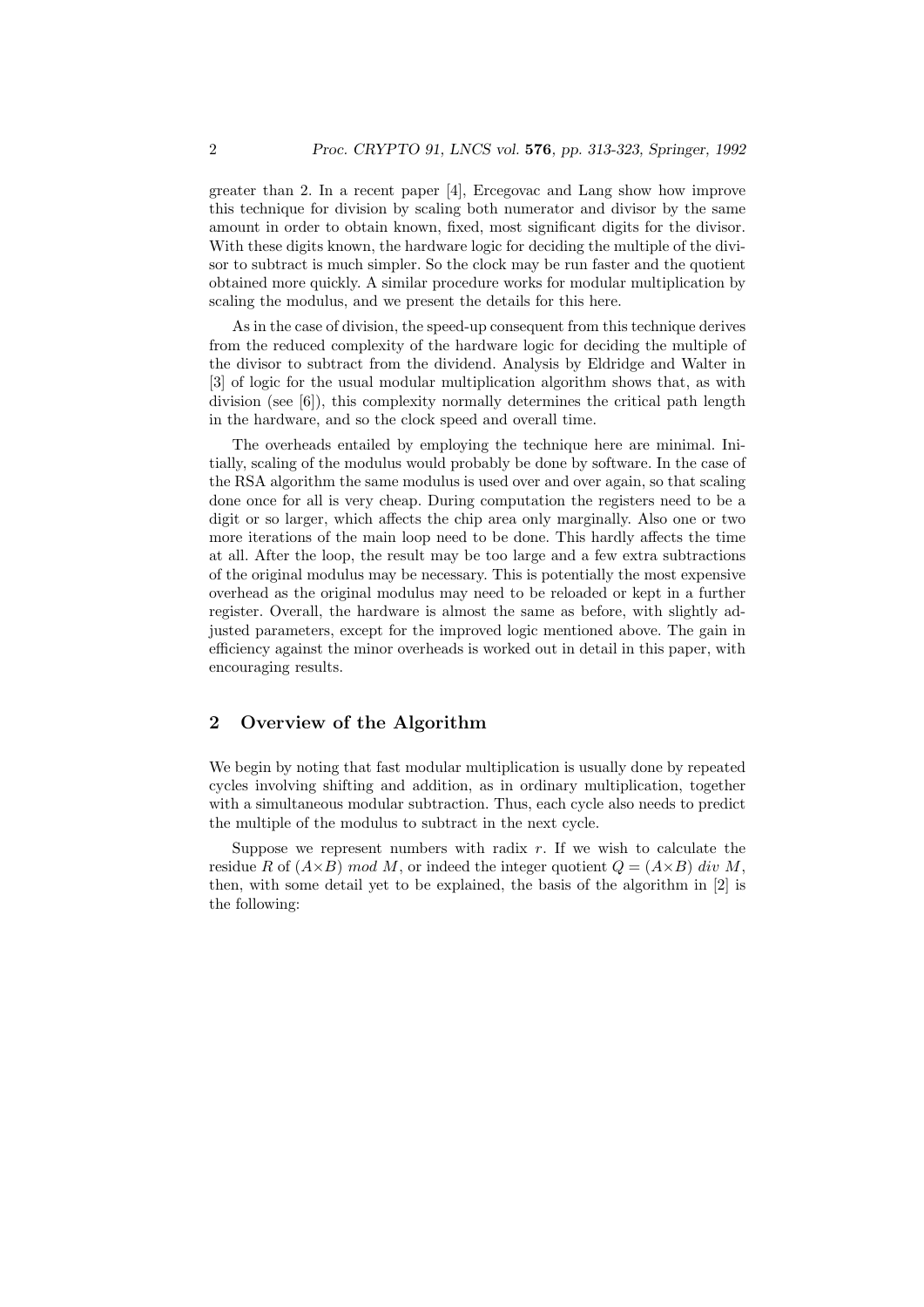```
Type Index = 0..MaxIndex ;
      Register = Array[Index] of Digit ;
Procedure ModMult( A,B,M : Register ; Var R,Q : Register ) ;
{ Pre-Conditions : M_{min} \leq M \leq M_{max} and A, B \geq 0 }
{ Post-Conditions: A \times B = Q \times M + R and Top(R) \leq L }
Var J : Index ;
      Function Quotient(ToprR,TopM : Int) : Digit ;
      { Post-Condition : Quotient \approx (ToprR) \ div TopM }
      Begin ... End ;
Begin { ModMult }
      R := 0 ; Q := 0 ;
      For J := MaxIndex DownTo 0 do
      Begin { Loop Invariant: Top(R) \leq L and R \geq 0 }
            Q[J] := Quotient(Top(r*B),Top(M));
            R := r * R + A[J] * B - Q[J] * M ;End ;
End ; { ModMult }
```
It is fairly straightforward to see that the output satisfies  $A \times B = Q \times M + R$ . For speed, the quotient digits are generated by only considering the topmost digits of the partial product  $R$  and the modulus  $M$ . These are extracted by the function  $Top$ , which truncates a fixed number (usually most) of the lowest digits. By allowing the digits of  $Q$  to lie in a sufficiently wide range, the accumulating partial product can be kept fairly small, being bounded through some fixed L. Appropriate choices make  $R$  less than  $2M$ , but not necessarily less than  $M$ . So the final output may fail to be the least non-negative residue of  $A \times B$  modulo M, but it is easy to subtract an extra M to obtain  $(A \times B)$  mod M, if necessary. The precise conditions required for undefined constants such as  $L$  are given in [7]. Such detail is not needed here, although we look at L in section 4.

## 3 Scaling the Modulus

Let q be the number of the most significant digits of the modulus  $M$  which the function Quotient needs and suppose M has a standard, non-redundant representation, i.e. digits in the range  $0..r-1$ . Assume inputs are shifted as necessary to give the modulus exactly  $m$  digits, so that the hardware function  $Top$  just truncates the  $m - q$  least significant digits of both M and the partial product R. We want to scale the modulus M by a factor f such that  $fM$  has its q most significant digits fixed, say, to  $M_{fix}$ .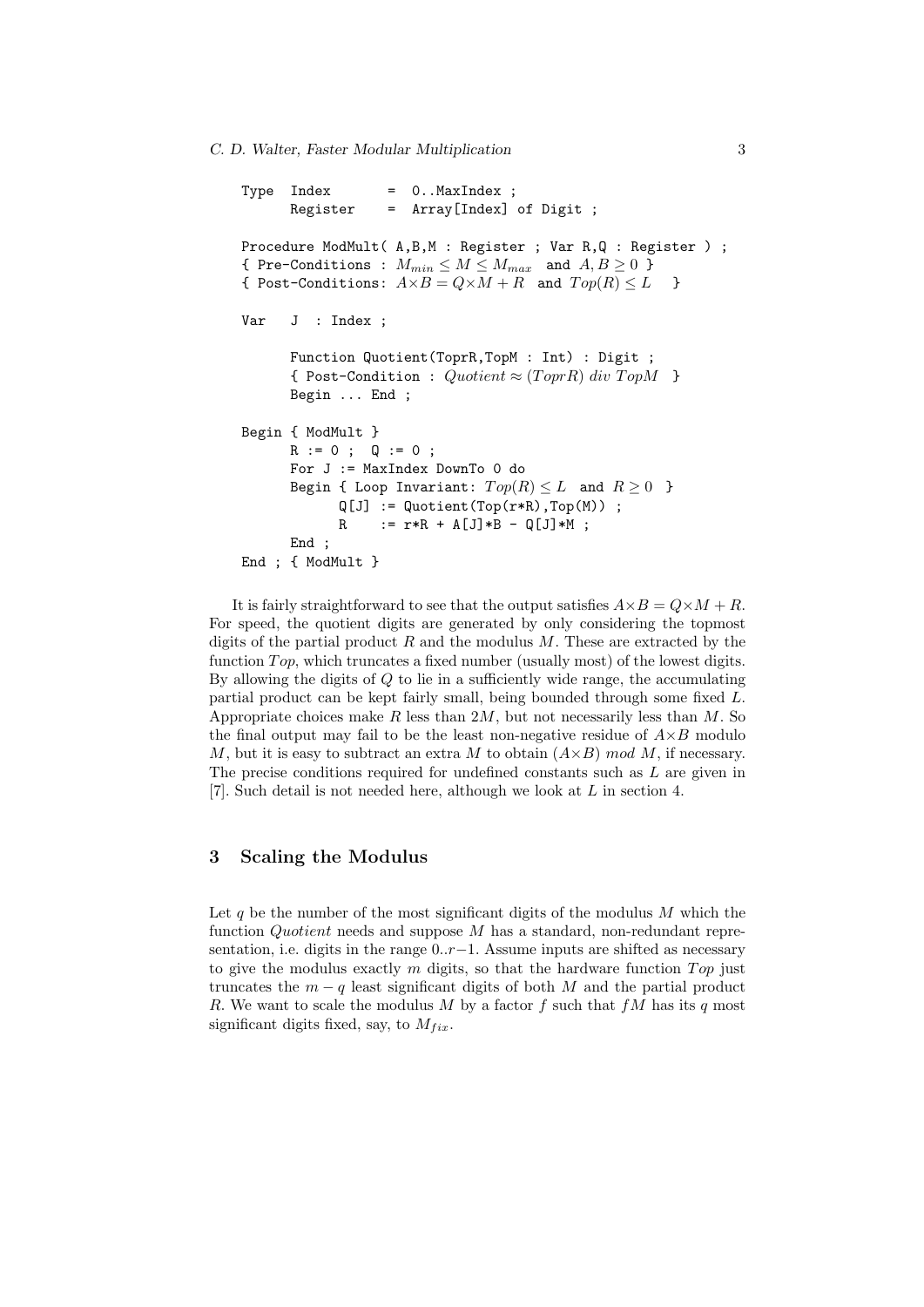The revised algorithm uses  $fM$ , with an appropriate shift, in place of M. One benefit of this is that Quotient is easier to calculate because it no longer depends on any digits of  $Top(M)$ , as they are fixed. This saves minimal hardware area, but, more importantly, shortens the cycle time of each iteration. In particular, if *Quotient* is performed by doing  $div (Top(M)+1)$  and  $M_{fix} = r^q - 1$  then the implied integer division is by  $r<sup>q</sup>$  and can be done just by shifting. The penalties of the technique include the pre-calculation of  $f$  and  $fM$  (which may be needed in non-redundant form), an increase in register lengths by the number of digits in f, and, if necessary, up to  $2f$  final subtractions of M from the output, which may otherwise be nearly as large as  $2fM$ .

Let us now show how to calculate  $f$ . Suppose  $fM$  has p non-redundant digits. Then, for the q most significant digits of  $fM$  to be  $M_{fix}$ , f must satisfy

$$
M_{fix} \leq r^{q-p} f M \ < M_{fix} + 1
$$

This is equivalent to demanding that  $f$  lie in the real interval

$$
[r^{p-q}M_{fix}/M , r^{p-q}(M_{fix}+1)/M ]
$$

This must be of length at least 1 in order that it always contain an integer which can be chosen as the value of f. The condition for this is  $M \leq r^{p-q}$ , in other words,  $fM$  has at least q more digits than M. Ideally, p should be picked minimally. Thus,  $f$  could be calculated by brute force using

$$
f = (r^m \times (M_{fix}+1) - 1) \quad \text{div } M \qquad \text{with } p = m + q \qquad (*)
$$

A more efficient approach may be desirable, one which derives  $f$  from a truncated value of M. Suppose  $q'$  digits of M are needed to find such an f. Let Top' be the function that provides these. From the property  $r^{m-q'}Top'(M) \leq M$  $\langle r^{m-q'}(Top'(M)+1) \rangle$  we can approximate the ends of the interval above to obtain the strict sub-interval

$$
[r^{p-q} M_{fix} / r^{m-q'} Top'(M) , r^{p-q} (M_{fix}+1) / r^{m-q'} (Top'(M)+1)]
$$

This has length at least 1 precisely when

$$
Top'(M) \times (Top'(M)+1) \leq r^{p-m+q'-q} (Top'(M)-M_{fix})
$$

By viewing this as a quadratic in  $Top'(M)$ , it is most difficult to satisfy at the extreme of the range  $[r^{q'-1}, r^{q'}-1]$  which is furthest from the turning point  $(r^{p-m+q'-q}-1)/2$ . Unfortunately, for  $p=m+q$  it does not hold when  $Top'(M) = r^{q'} - 1$ , and so we need to increase p to  $p = m + q + 1$ . Then the lower limit  $r^{q'-1}$  is the harder to satisfy and we require

$$
r^{q'-1} \times (r^{q'-1} + 1) \leq r^{q'+1} \times (r^{q'-1} - M_{fix})
$$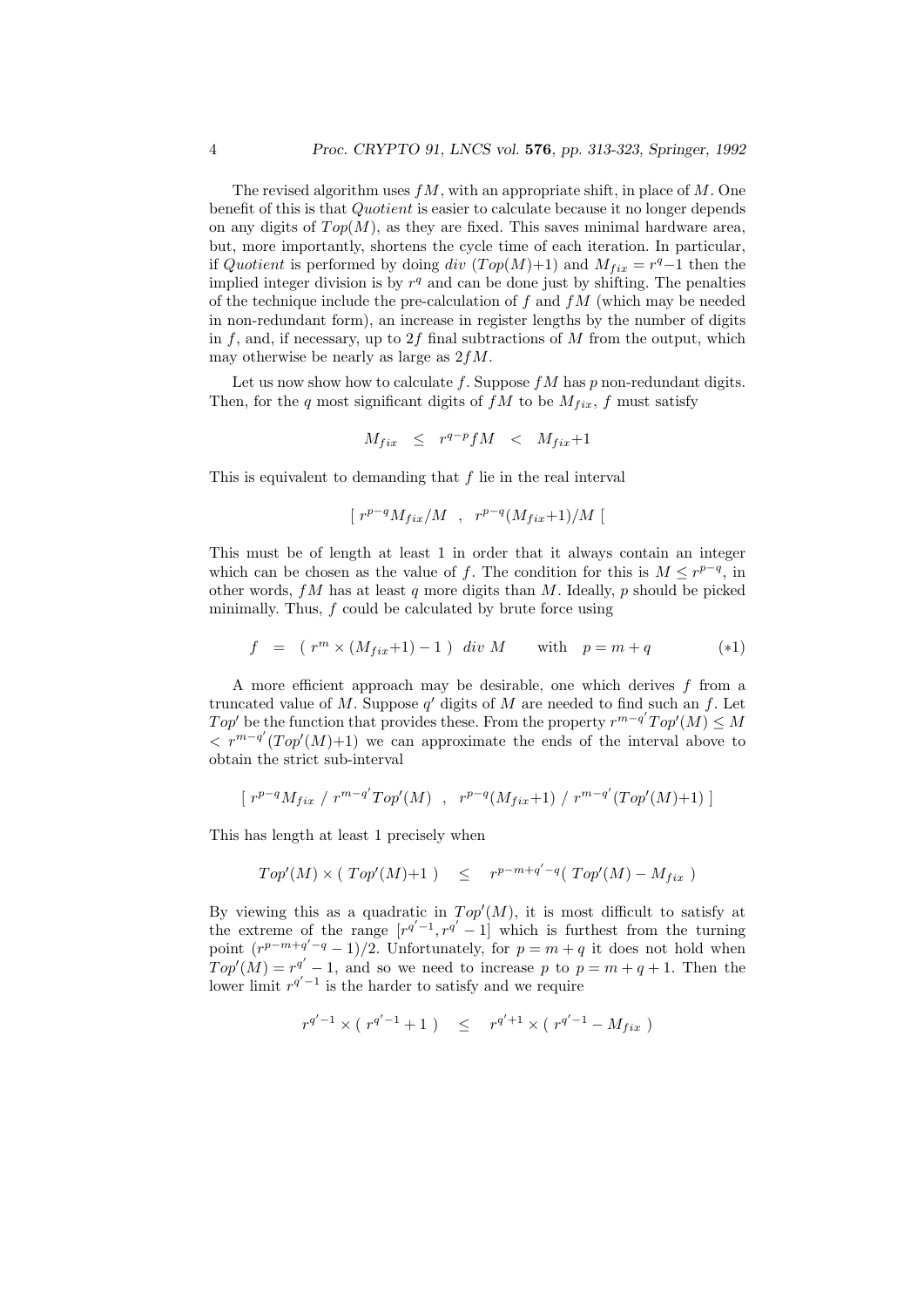or, equivalently,

$$
M_{fix} \ < \ r^{q'-1} \ - \ r^{q'-3}
$$

.

Since  $M_{fix} < r^q$ , this will always hold by taking  $q' = q + 2$ , (and usually when  $q' = q + 1$ ). Thus a solution which yields f from only the topmost digits of M is given by

$$
f = (r^{q'+1}(M_{fix}+1)) \ div (Top'(M)+1)
$$
 with  $p = m+q+1$  and  $q' = q+2$  (\*)

To summarise the results of this section, we begin by choosing a suitable  $M_{fix}$  with q digits which would make computation of Quotient easy if  $M_{fix}$ were given by  $Top$  applied to the modulus. Next we replace the modulus  $M$  by  $fM$  where f is as defined in either  $(*1)$  or  $(*2)$ . Lastly, when running the modular multiplication algorithm with the new modulus, perform extra subtractions of the original modulus as necessary after the main loop to obtain the least nonnegative residue. This can be done with about  $q + 2$  shifts and subtractions of digit multiples of the original modulus because (\*1) and (\*2) yield  $f \n\leq r^{q+1}$  and  $f \leq r^{q+2}$  respectively in the worst cases.

#### 4 Solutions for Radix 2

Now let us look at the saving in computational time by seeing how the hardware is affected in the case of radix 2. Assume that  $M$  has already been replaced by  $fM$  and shifted, so that  $Top(M) = M_{fix}$ . Suppose also that M is in usual non-redundant binary form. However, let  $R$  have digits from 0..2. Speed is obtained mainly by using this redundant representation in order to curtail carry propagation to only one or two places during the addition. This enables digit operations for addition to be carried out in parallel. One choice for Quotient which is discussed in [7] is

$$
Quotient(ToprR, TopM) = ToprR \ div (TopM+1)
$$

A sensible choice for  $M_{fix}$  is therefore  $2^q - 1$  so that div can be performed simply by shifting. A value for  $q$  which makes the algorithm work now has to be determined.

The loop invariant for the addition cycle must be preserved. So  $Top(R) \leq L$ must imply the condition

$$
Top(2R + A[J] \times B - (Top(2R) \ div 2^q) \times M) \leq L
$$
 (\*)

since the left side is the value of  $Top(R)$  for the next iteration. A scheme following the lines of Brickell [2] computes  $(A \times B)$  mod M as  $((S A \times B)$  mod SM) div S for some shift factor  $S$ , with  $Top$  truncating appropriately more digits. Here  $S$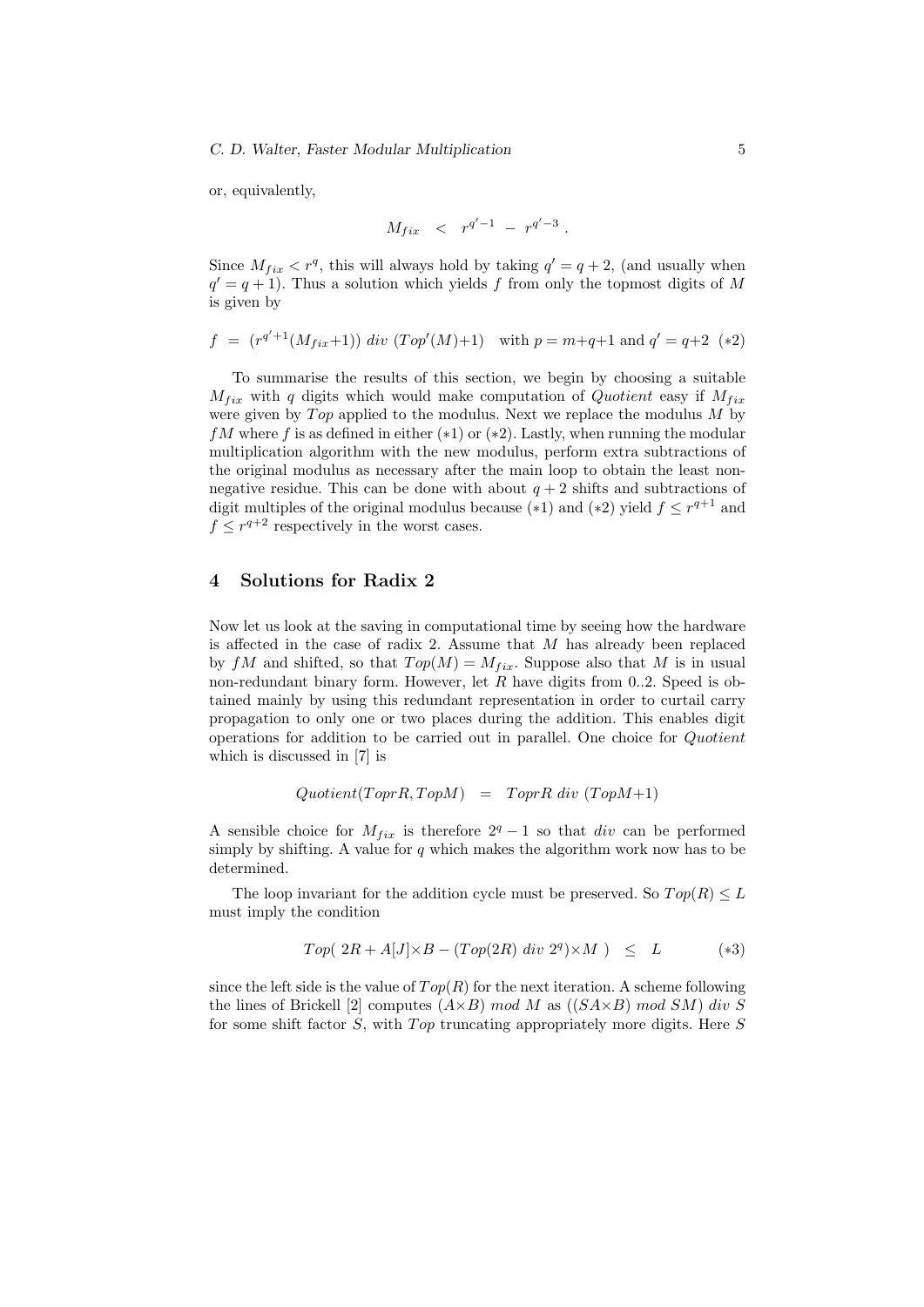is chosen sufficiently large for the input  $A[J] \times B$  not to affect any of the thusredefined top digits in the value of  $R$  to which it contributes. So, that term may be ignored. Now, looking at top digits only,

$$
2R - (Top(2R) \ div 2^{q}) \times M
$$
  
\n
$$
< (Top(2R) + 1)2^{m-q} - (Top(2R) \ div 2^{q}) \times (2^{m} - 2^{m-q})
$$
  
\n
$$
= {Top(2R) - 2^{q} (Top(2R) \ div 2^{q})} \times 2^{m-q} + 2^{m-q} + (Top(2R) \ div 2^{q}) \times 2^{m-q}
$$
  
\n
$$
= (Top(2R) \ mod 2^{q}) \times 2^{m-q} + 2^{m-q} + (Top(2R) \ div 2^{q}) \times 2^{m-q}
$$

Applying  $Top$  to this, and noting the strictness of the inequality, ensures the condition (∗3) is met if

$$
Top(2R) \mod 2^q \quad + \quad Top(2R) \dim 2^q \quad \leq \quad L \tag{44}
$$

Here R may equal M. Thus  $Top(R)$  may be at least as great as  $Top(M) = 2<sup>q</sup> - 1$ . Hence  $Top(2R) = 2^{q+1} - 1$  is possible, and for this the inequality requires  $L \geq 2^q$ . We will show that (\*4) is satisfied by taking  $L = 2<sup>q</sup>$  and  $q \ge 2$ . So suppose this is the value of L and that  $Top(R) \leq L$ . As digits of R are at most 2, we have  $Top(2R) \leq 2Top(R) + 2$  when the multiplication is done by shifting. Thus  $Top(2R) \leq 2L + 2 = 2^{q+1} + 2$ . The left side of (\*4) is a saw-tooth function of  $Top(2R)$ , with increasing maxima before each multiple of  $2<sup>q</sup>$ . So (\*4) is satisfied if it holds at the last value, when  $Top(2R) = 2^{q+1} + 2$ , and at the previous maximum, when  $Top(2R) = 2^{q+1} - 1$ . Both are easily seen to satisfy the inequality if  $q \geq 2$ , confirming the validity of the choice for L. The output conveniently satisfies  $R < 2M$  because  $Top(R) \le L < 2L-2 = 2Top(M) \le Top(2M)$ and similarly  $Q[J] \leq 2$  because  $Top(2R)$  div  $(Top(M)+1) \leq (2L+2)$  div  $L=2$ .

There are no solutions at all for  $q \leq 1$ . Larger values of q progressively simplify the hardware, but each increase by 1 costs an extra digit position in registers, an extra addition cycle, and another final subtraction of a shifted digit multiple of the original modulus.

## 5 Improved Circuits for Radix 2

Now recall that hardware clock speed is limited by the longest path in the circuit from input to output. The length of the shortest possible clock cycle is approximately the sum of delay times associated with the gates on such a path. This in turn is roughly proportional to the number of such gates. In [3], Figure 2, there is a circuit for implementing the software addition cycle with a delay carry adder. This uses the same redundant number system assumed at the start of the previous section to allow parallel digit operations. Generating the new value for  $R$  as well as the  $Quotient$  digit for the next iteration results in a critical path length of 11 xor gates compared with the 6 needed for calculating a typical output digit. However, like the clock signals, the Quotient digit needs to be broadcast subsequently to each place in the adder. We will assume the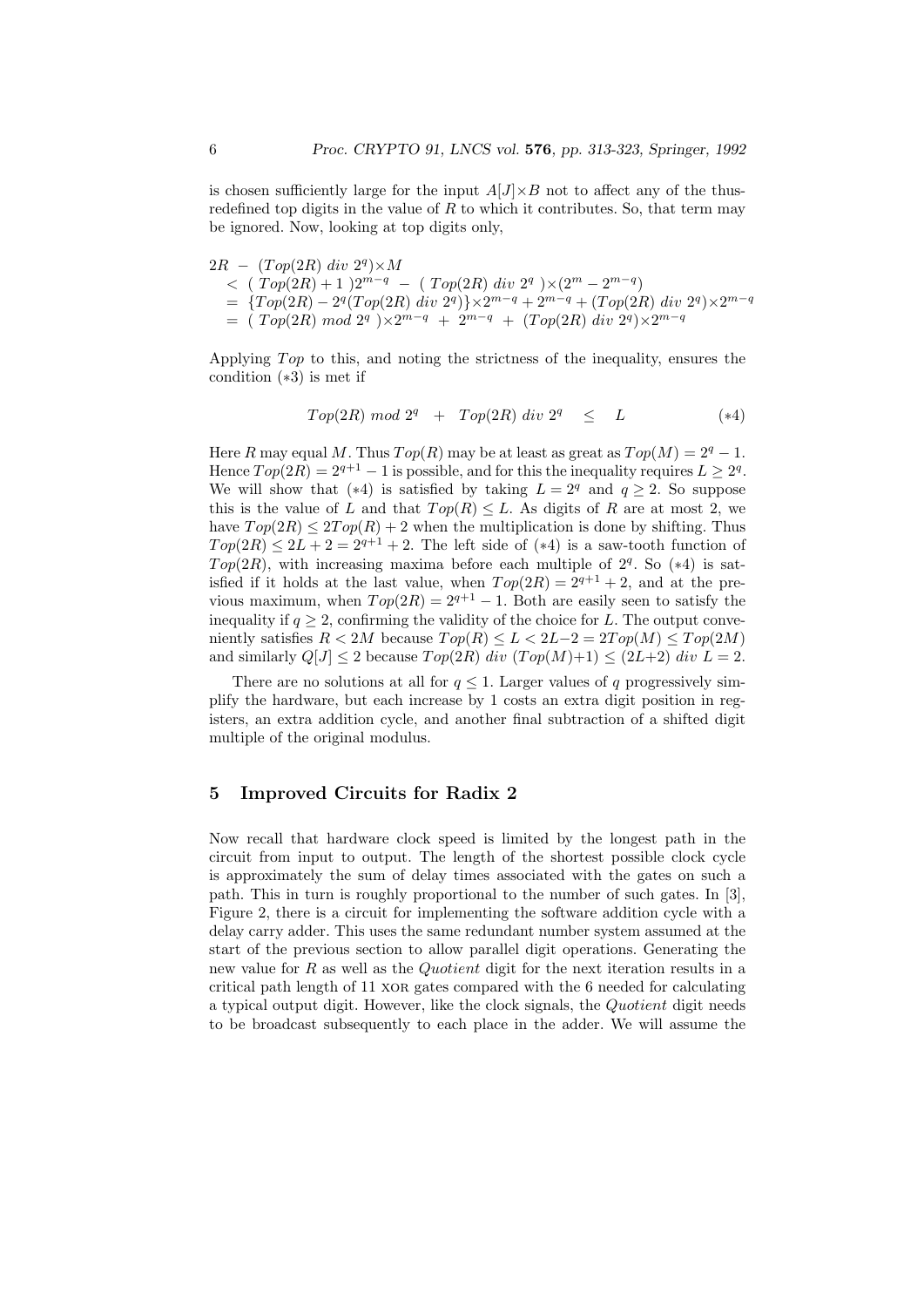#### C. D. Walter, Faster Modular Multiplication 7

technology requires a tree 5 gates deep to do this for a 512 to 1024 bit modulus. Then the correct multiple of  $M$  can be selected ready for the next iteration using two more gates. If we preferentially broadcast to the topmost inputs first (2 gates) then the path length at the top end is actually  $11+2+2=15$  gates, whilst that for a typical output digit is  $6+5+2=13$  gates.

If the Quotient digit were to be computed earlier, then the fanning out of this information could be overlapped with the current addition to reduce the critical path length closer to the theoretical minimum of 6, which is the number of gates for finding a typical output digit in the adder. We now show how scaling the modulus makes this possible.

Suppose we take  $q \geq 2$ . Then the most significant digit of R has index at most m because  $R < 2M$ . Indeed, if a suffix *i* denotes the digit coefficient of  $2<sup>i</sup>$  in a number representation, then  $R_m = 0$  or 1. This bound on R determines the size of registers as needing  $m+1$  digits. So the subtraction of  $Q_J\times M$  might be implemented here by adding  $Q_J$  times the complement  $(2^{m+1}-1) - M$  together with an initial carry  $Q_J$  at the bottom end and ignoring an overflow of  $Q_J \times 2^{m+1}$ . Call this input  $M^*$ , and assume that the inherent non-zero digit multiples are obtained by shifting so that its digits are bits. Then, because  $M_{fix} = 2^q - 1$ gives  $M_m = 0$  and  $M_i = 1$  for  $m-1 \geq i \geq m-q$ , the topmost digits of  $M^*$  satisfy  $M_m^* = 0$  or 1, and  $M_i^* = 0$  for  $m-1 \geq i > m-q$ . The initial carry does not propagate up the adder more than a couple of places, and so it does not affect the top digits. Finally,  $Q_J$  has the simple formula  $2R_m + R_{m-1}$ .

Now take  $q = 4$ . The top end of the delay carry adder simplifies to the typical bit slice illustrated in Figure 1 because the most significant digits of input  $A_J \times B$ are 0. Using the various bit values just described, consequent simplifications to the bit slice yield most of the top end of Figure 1. However, once  $R$  is computed, part of the next addition cycle can be performed on its topmost digits to convert them nearer to non-redundant form. This is illustrated in that part of the figure below the dotted line which marks the end of one iteration of the software algorithm proved above. Enough has been done there to remove the possibility that  $R_{m-4} = 2$ , i.e.  $(2R)_{m-3} = 2$ , which explains the other simplification to the input.

The advantage of starting part of the next iteration is that the quotient digit can be calculated earlier in the cycle. Here it appears after a maximum of 3 gates, rather than the 11 noted above: a substantial reduction. Since it is actually computed earlier than a typical digit output from lower down the adder, it is clearly possible after further modifications to fan out this information in parallel with the addition rather than sequentially after it, thereby reducing the critical path length to that of the adder (6 here). This requires a lot of the top digit calculations to be considerably advanced, but it would enable chips using scaling to run at about double the speed of others with the only significant cost being an extra register to hold M<sup>∗</sup> . To build such a circuit is just tedious development and we omit the details.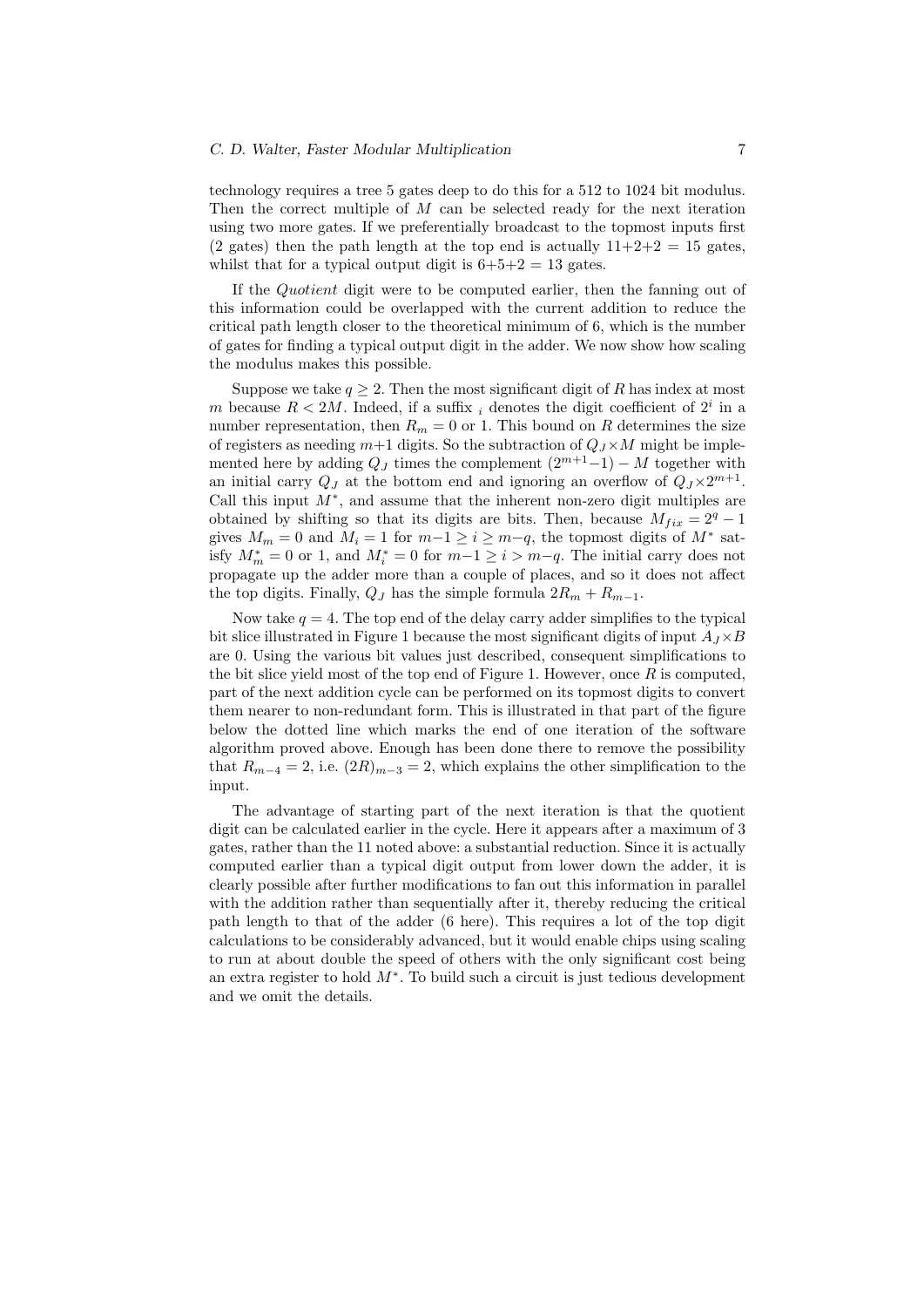Finally, we consider how to add surrounding detail to Figure 1 without trying to advance the quotient digit computations still further. If all the topmost input bits needed for calculating the quotient digit are already in position at the start of a clock cycle, then generating the same inputs for the next cycle requires 3 gates for the quotient digit, 2 for fanning it out and 2 for selecting digits for M<sup>∗</sup>: a total of 7. Let us use 5 gates to completely disseminate the new quotient digit to all digit positions. So this makes a total depth of  $3+5=8$  gates at the top end. The main part of a 512- to 1024-bit adder then just needs a depth of 2 gates for selecting  $M^*$  as well as the 6 gates of the adder itself. This makes the critical path length just 8, compared to 15 without modulus scaling. Counting 2 gates as the equivalent of the set-up and hold times for registers, the hardware presented here should be able to be run at about  $(15+2)/(8+2)$  times the speed of comparable hardware without a scaled modulus, i.e. 70% faster.



Fig. 1. Adder for radix 2 when  $q = 4$  and  $M_{fix} = 15$ 

## 6 Final Detail and Conclusions

We have shown how to scale the modulus for modular multiplication to potentially double the speed of hardware, giving sufficient detail to achieve a speedup factor of 70%. The cost for radix 2 involved 4 extra bit positions in registers and consequently 4 extra clock cycles − less than 1% in space or time for typical RSA applications. For the full doubling of speed an extra register holding  $M^*$  is required. Further penalties are slight. They concern pre- and post- processing. Initial scaling is cheap when the modulus is much used as it is done once for all. The output is bounded by  $2fM$ , where f is the scaling factor. Hence M needs to be loaded and subtracted as necessary. However, in RSA cryptography this does